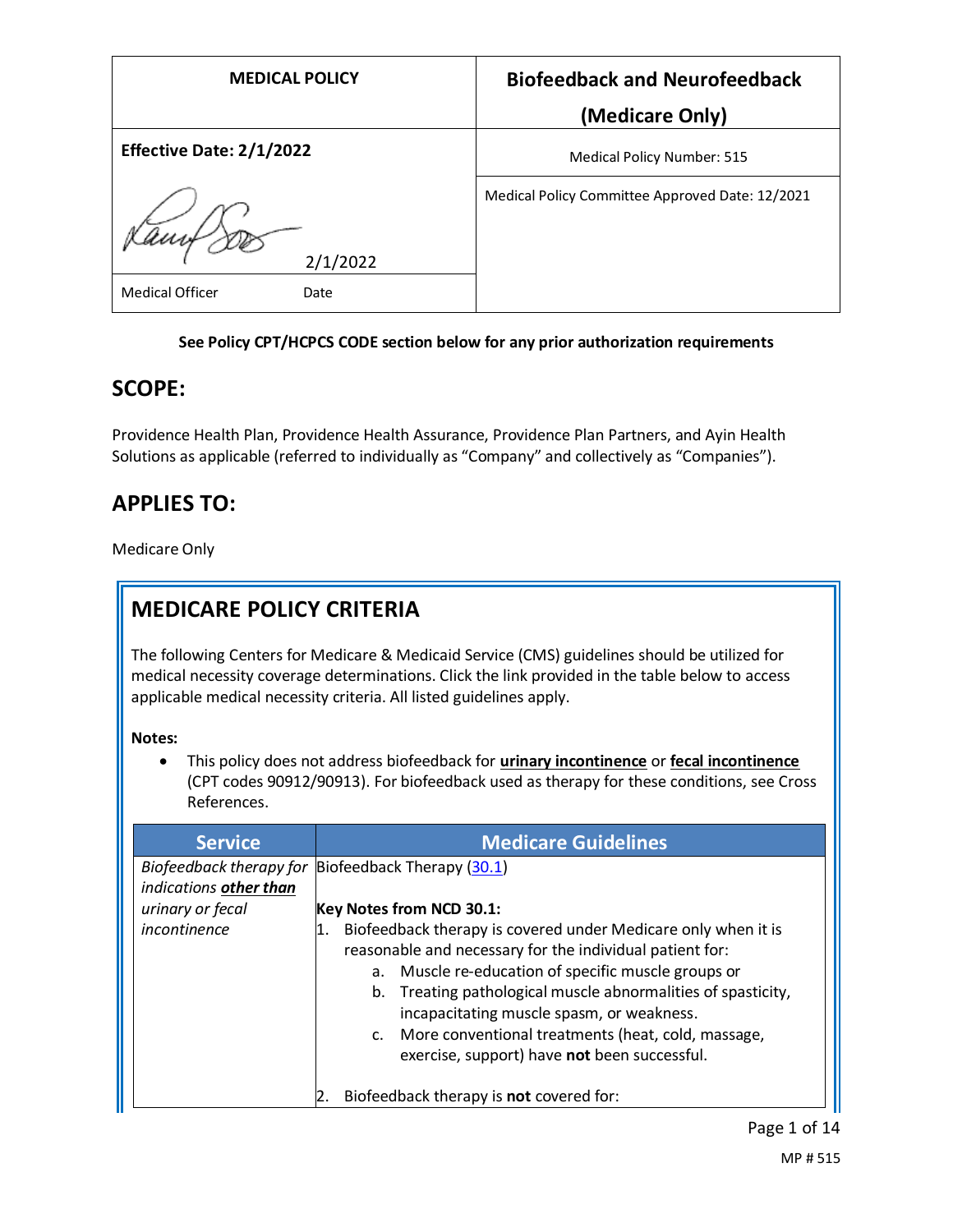|              | a. Treatment of ordinary muscle tension states or                    |
|--------------|----------------------------------------------------------------------|
|              | b. Psychosomatic conditions.                                         |
|              | Additional Notes from NCD 30.1.1: Home use of biofeedback therapy is |
| not covered. |                                                                      |

*While the technologies are similar, neurofeedback is a different technology from biofeedback. Therefore, the aforementioned NCD for biofeedback therapy does not apply to neurofeedback. In the absence of a Medicare coverage policy or guidance (e.g., manual, national coverage determination [NCD], local coverage determination [LCD] article [LCA], etc.), Medicare guidelines allow a Medicare Advantage Organization (MAO) to make coverage determinations, applying an objective, evidence-based process, based on authoritative evidence. (Medicare Managed Care Manual, Ch. 4, §90.5) Therefore, the commercial medical policy,* **Biofeedback and Neurofeedback (All Lines of Business Except Medicare)** *applies to the following services:*

• Neurofeedback therapy

# **POLICY GUIDELINES**

According to NCD 30.1:

"Biofeedback therapy provides visual, auditory or other evidence of the status of certain body functions so that a person can exert voluntary control over the functions, and thereby alleviate an abnormal bodily condition. Biofeedback therapy often uses electrical devices to transform bodily signals indicative of such functions as heart rate, blood pressure, skin temperature, salivation, peripheral vasomotor activity, and gross muscle tone into a tone or light, the loudness or brightness of which shows the extent of activity in the function being measured.

"Biofeedback therapy differs from electromyography, which is a diagnostic procedure used to record and study the electrical properties of skeletal muscle. An electromyography device may be used to provide feedback with certain types of biofeedback."

In contrast, while neurofeedback is similar to biofeedback feedback, it differs in that it is based on brain waves (EEG) rather than body areas (e.g., muscle tension). Neurofeedback is intended to train patients to modify or control brain function as a treatment for various conditions.

## **BILLING GUIDELINES**

CPT codes 90875, 90876, and 90901 will be considered **not medically necessary and not covered** for the indications addressed in this policy when the request is billed with any of the ICD-10 diagnosis codes listed in the **Billing Guidelines Appendix** below.

See the associated local coverage article (LCA) for additional coding and billing guidance: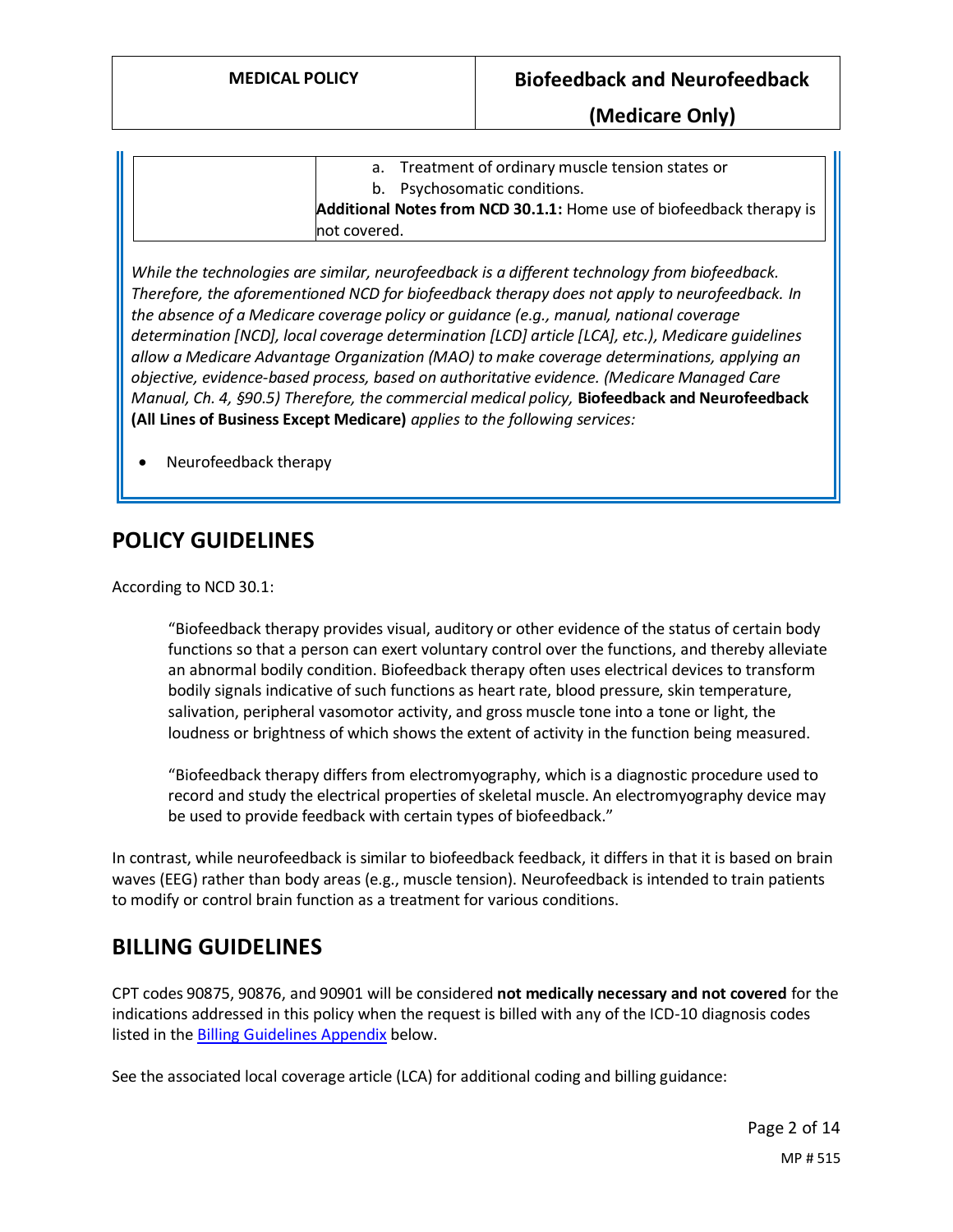• LCA: Billing and Coding: Outpatient Therapy Biofeedback Training [\(A52755\)](https://www.cms.gov/medicare-coverage-database/view/article.aspx?articleId=52755)

# **CPT/HCPCS CODES**

| <b>Medicare Only</b> |                                                                                                                                                                                                                                         |
|----------------------|-----------------------------------------------------------------------------------------------------------------------------------------------------------------------------------------------------------------------------------------|
|                      | No Prior Authorization Required                                                                                                                                                                                                         |
| 90875                | Individual psychophysiological therapy incorporating biofeedback training by any modality<br>(face-to-face with the patient), with psychotherapy (eg, insight oriented, behavior<br>modifying or supportive psychotherapy); 30 minutes  |
| 90876                | Individual psychophysiological therapy incorporating biofeedback training by any modality<br>(face-to-face. with the patient), with psychotherapy (eg, insight oriented, behavior<br>modifying or supportive psychotherapy); 45 minutes |
| 90901                | Biofeedback training by any modality                                                                                                                                                                                                    |
| E0746                | Electromyography (EMG), biofeedback device                                                                                                                                                                                              |

# **INSTRUCTIONS FOR USE**

Company Medical Policies serve as guidance for the administration of plan benefits. Medical policies do not constitute medical advice nor a guarantee of coverage. Company Medical Policies are reviewed annually and are based upon published, peer-reviewed scientific evidence and evidence-based clinical practice guidelines that are available as of the last policy update. The Companies reserve the right to determine the application of Medical Policies and make revisions to Medical Policies at any time. Providers will be given at least 60-days notice of policy changes that are restrictive in nature.

The scope and availability of all plan benefits are determined in accordance with the applicable coverage agreement. Any conflict or variance between the terms of the coverage agreement and Company Medical Policy will be resolved in favor of the coverage agreement.

# **REGULATORY STATUS**

### Mental Health Parity Statement

Coverage decisions are made on the basis of individualized determinations of medical necessity and the experimental or investigational character of the treatment in the individual case. In cases where medical necessity is not established by policy for specific treatment modalities, evidence not previously considered regarding the efficacy of the modality that is presented shall be given consideration to determine if the policy represents current standards of care.

## **CROSS REFERENCES**

Fecal Incontinence Treatments (Medicare Only), MP228 Urinary Incontinence Treatments (Medicare Only), MP231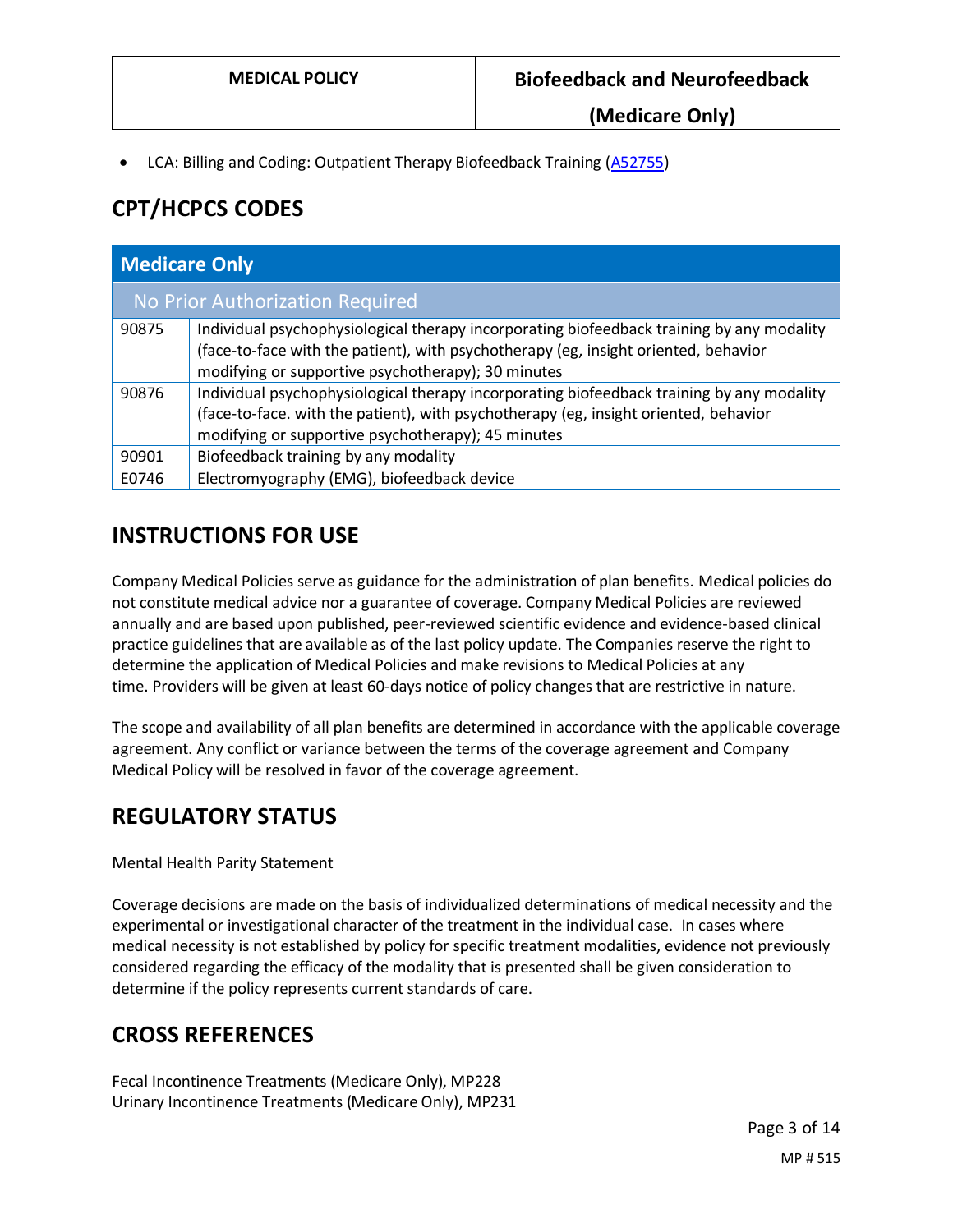### **REFERENCES**

1. Noridian J-D web page for *Correct Coding - Diathermy and Biofeedback Devices*; Last Updated 06/26/2018; Available at: [https://med.noridianmedicare.com/web/jddme/search-result/-](https://med.noridianmedicare.com/web/jddme/search-result/-/view/2230703/correct-coding-diathermy-and-biofeedback-devices) [/view/2230703/correct-coding-diathermy-and-biofeedback-devices](https://med.noridianmedicare.com/web/jddme/search-result/-/view/2230703/correct-coding-diathermy-and-biofeedback-devices)[Last Cited 11/9/2021]

# **BILLING GUIDELINES APPENDIX**

Diagnosis codes for not medically necessary indications include but are not limited to any of the ICD-10 codes listed below. Additional ICD codes may apply.

| Code   | <b>Description</b>                                                                                                   |
|--------|----------------------------------------------------------------------------------------------------------------------|
| F064   | Anxiety disorder due to known physiological condition                                                                |
| F10180 | Alcohol abuse with alcohol-induced anxiety disorder                                                                  |
| F10280 | Alcohol dependence with alcohol-induced anxiety disorder                                                             |
| F10980 | Alcohol use, unspecified with alcohol-induced anxiety disorder                                                       |
| F12180 | Cannabis abuse with cannabis-induced anxiety disorder                                                                |
| F12280 | Cannabis dependence with cannabis-induced anxiety disorder                                                           |
| F12980 | Cannabis use, unspecified with anxiety disorder                                                                      |
| F13180 | Sedative, hypnotic or anxiolytic abuse with sedative, hypnotic or anxiolytic-induced<br>anxiety disorder             |
| F13280 | Sedative, hypnotic or anxiolytic dependence with sedative, hypnotic or anxiolytic-<br>induced anxiety disorder       |
| F13980 | Sedative, hypnotic or anxiolytic use, unspecified with sedative, hypnotic or anxiolytic-<br>induced anxiety disorder |
| F14180 | Cocaine abuse with cocaine-induced anxiety disorder                                                                  |
| F14280 | Cocaine dependence with cocaine-induced anxiety disorder                                                             |
| F14980 | Cocaine use, unspecified with cocaine-induced anxiety disorder                                                       |
| F15180 | Other stimulant abuse with stimulant-induced anxiety disorder                                                        |
| F15280 | Other stimulant dependence with stimulant-induced anxiety disorder                                                   |
| F15980 | Other stimulant use, unspecified with stimulant-induced anxiety disorder                                             |
| F16180 | Hallucinogen abuse with hallucinogen-induced anxiety disorder                                                        |
| F16280 | Hallucinogen dependence with hallucinogen-induced anxiety disorder                                                   |
| F16980 | Hallucinogen use, unspecified with hallucinogen-induced anxiety disorder                                             |
| F18180 | Inhalant abuse with inhalant-induced anxiety disorder                                                                |
| F18280 | Inhalant dependence with inhalant-induced anxiety disorder                                                           |
| F18980 | Inhalant use, unspecified with inhalant-induced anxiety disorder                                                     |
| F19180 | Other psychoactive substance abuse with psychoactive substance-induced anxiety<br>disorder                           |
| F19280 | Other psychoactive substance dependence with psychoactive substance-induced<br>anxiety disorder                      |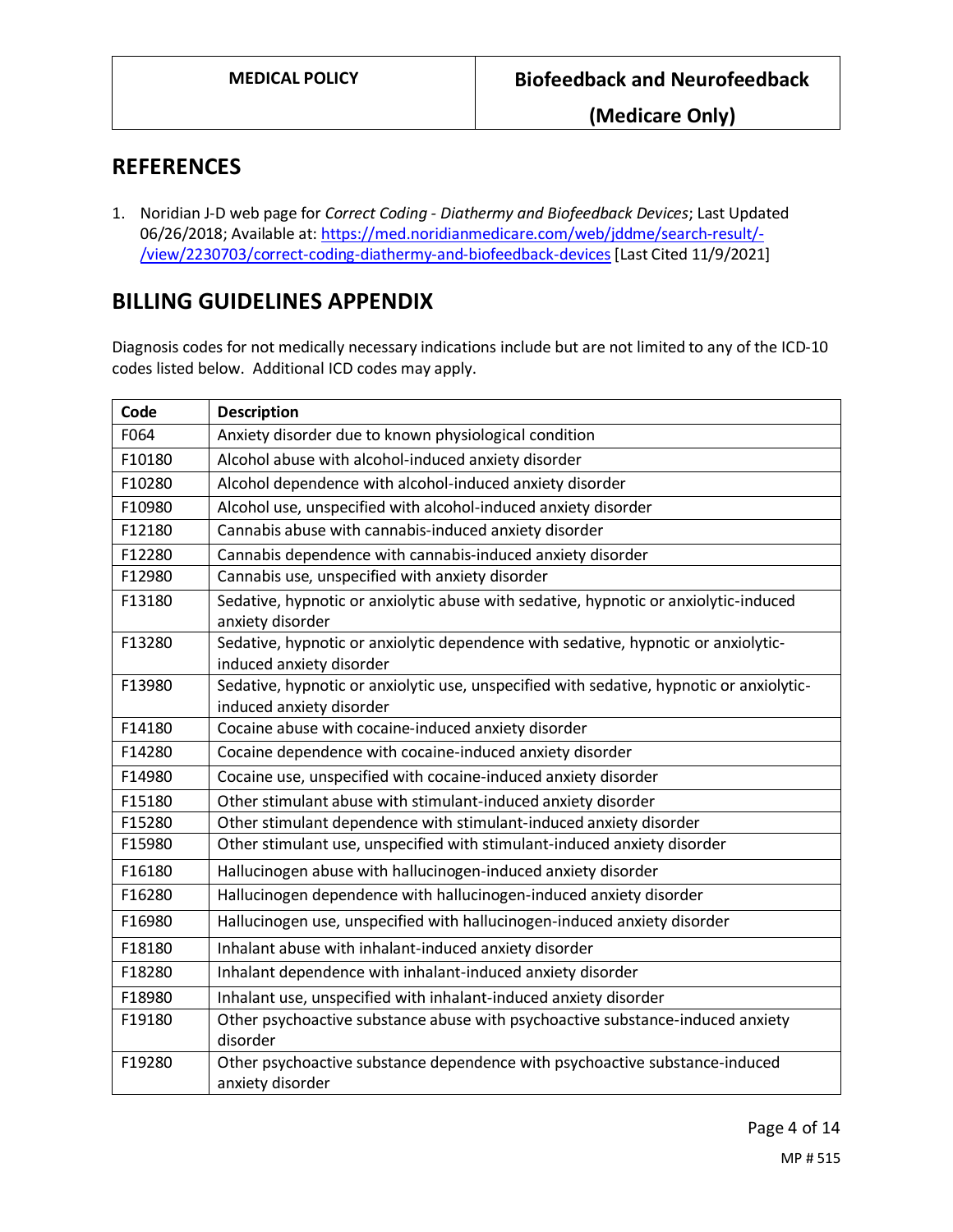| F19980 | Other psychoactive substance use, unspecified with psychoactive substance-induced           |
|--------|---------------------------------------------------------------------------------------------|
|        | anxiety disorder                                                                            |
| F40    | Phobic anxiety disorders                                                                    |
| F400   | Agoraphobia                                                                                 |
| F401   | Social phobias                                                                              |
| F402   | Specific (isolated) phobias                                                                 |
| F408   | Other phobic anxiety disorders                                                              |
| F409   | Phobic anxiety disorder, unspecified                                                        |
| F41    | Other anxiety disorders                                                                     |
| F410   | Panic disorder [episodic paroxysmal anxiety]                                                |
| F411   | Generalized anxiety disorder                                                                |
| F413   | Other mixed anxiety disorders                                                               |
| F418   | Other specified anxiety disorders                                                           |
| F419   | Anxiety disorder, unspecified                                                               |
| F4322  | Adjustment disorder with anxiety                                                            |
| F4323  | Adjustment disorder with mixed anxiety and depressed mood                                   |
| F930   | Separation anxiety disorder of childhood                                                    |
| F938   | Other childhood emotional disorders                                                         |
| F90    | Attention-deficit hyperactivity disorders                                                   |
| F900   | Attention-deficit hyperactivity disorder, predominantly inattentive type                    |
| F901   | Attention-deficit hyperactivity disorder, predominantly hyperactive type                    |
| F902   | Attention-deficit hyperactivity disorder, unspecified type                                  |
| F908   | Attention and concentration deficit following nontraumatic subarachnoid hemorrhage          |
| F909   | Attention and concentration deficit following nontraumatic intracerebral hemorrhage         |
| 169210 | Attention and concentration deficit following other nontraumatic intracranial<br>hemorrhage |
| 169310 | Attention and concentration deficit following cerebral infarction                           |
| 169810 | Attention and concentration deficit following other cerebrovascular disease                 |
| 169910 | Attention and concentration deficit following unspecified cerebrovascular disease           |
| R41840 | Attention and concentration deficit                                                         |
| F320   | Major depressive disorder, single episode, mild                                             |
| F321   | Major depressive disorder, single episode, moderate                                         |
| F322   | Major depressive disorder, single episode, severe without psychotic features                |
| F323   | Major depressive disorder, single episode, severe with psychotic features                   |
| F324   | Major depressive disorder, single episode, in partial remission                             |
| F325   | Major depressive disorder, single episode, in full remission                                |
| F328   | Other depressive episodes                                                                   |
| F329   | Major depressive disorder, single episode, unspecified                                      |
| F330   | Major depressive disorder, recurrent, mild                                                  |
| F331   | Major depressive disorder, recurrent, moderate                                              |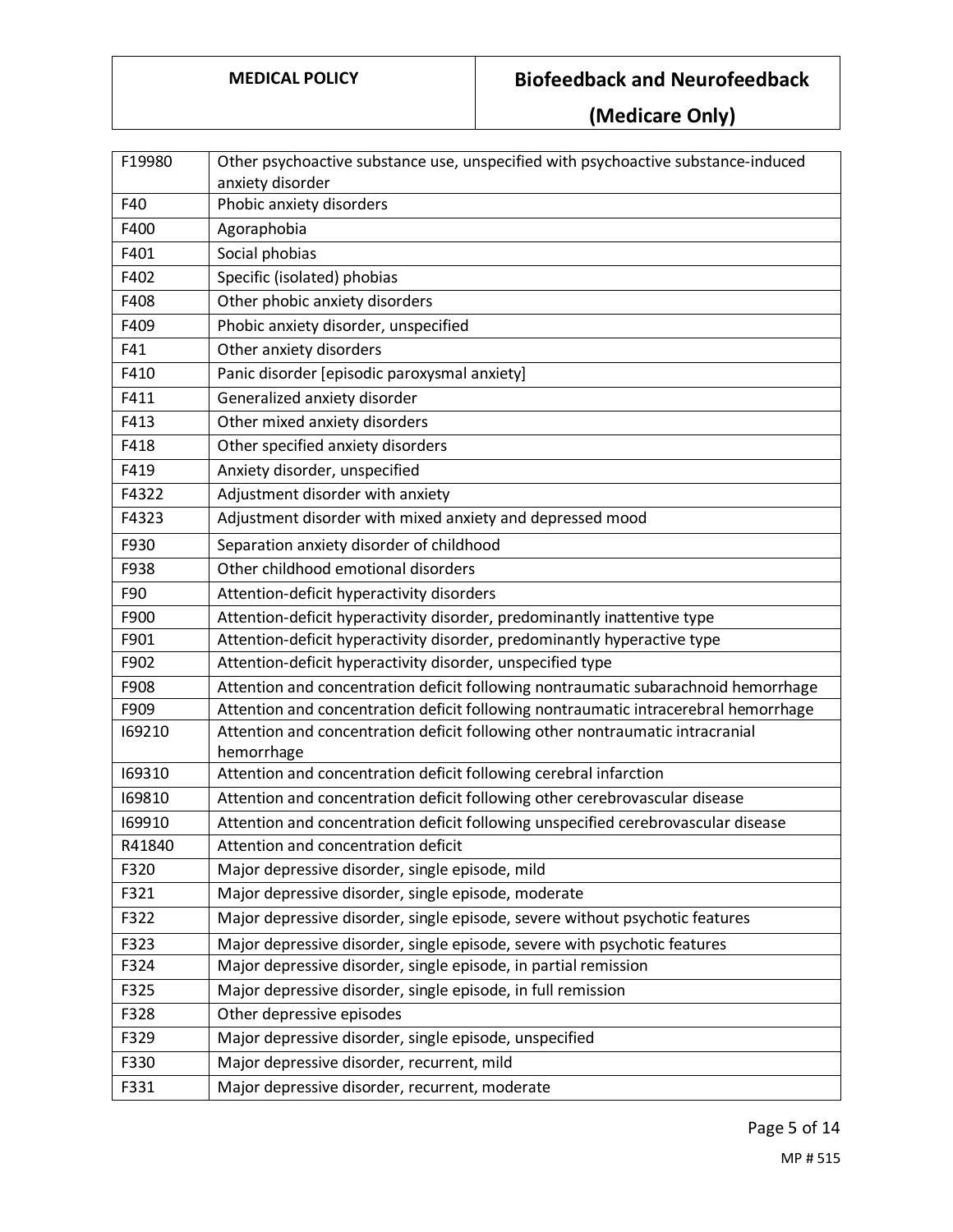| F332   | Major depressive disorder, recurrent severe without psychotic features                                 |
|--------|--------------------------------------------------------------------------------------------------------|
| F333   | Major depressive disorder, recurrent, severe with psychotic symptoms                                   |
| F3340  | Major depressive disorder, recurrent, in remission, unspecified                                        |
| F3341  | Major depressive disorder, recurrent, in partial remission                                             |
| F3342  | Major depressive disorder, recurrent, in full remission                                                |
| F339   | Major depressive disorder, recurrent, unspecified                                                      |
| F42    | Obsessive-compulsive disorder                                                                          |
| F422   | Mixed obsessional thoughts and acts                                                                    |
| F423   | Hoarding disorder                                                                                      |
| F424   | Excoriation (skin-picking) disorder                                                                    |
| F428   | Other obsessive-compulsive disorder                                                                    |
| F429   | Obsessive-compulsive disorder, unspecified                                                             |
| F605   | Obsessive-compulsive personality disorder                                                              |
| R4681  | Obsessive-compulsive behavior                                                                          |
| F431   | Post-traumatic stress disorder (PTSD)                                                                  |
| F4310  | Post-traumatic stress disorder, unspecified                                                            |
| F4311  | Post-traumatic stress disorder, acute                                                                  |
| F4312  | Post-traumatic stress disorder, chronic                                                                |
| F1021  | Alcohol dependence, in remission                                                                       |
| F191   | Other psychoactive substance abuse                                                                     |
| F1910  | Other psychoactive substance abuse, uncomplicated                                                      |
| F1911  | Other psychoactive substance abuse, in remission                                                       |
| F1912  | Other psychoactive substance abuse with intoxication                                                   |
| F19120 | Other psychoactive substance abuse with intoxication, uncomplicated                                    |
| F19121 | Other psychoactive substance abuse with intoxication delirium                                          |
| F19122 | Other psychoactive substance abuse with intoxication with perceptual disturbances                      |
| F19129 | Other psychoactive substance abuse with intoxication, unspecified                                      |
| F1914  | Other psychoactive substance abuse with psychoactive substance-induced mood<br>disorder                |
| F1915  | Other psychoactive substance abuse with psychoactive substance-induced psychotic<br>disorder           |
| F19150 | Other psychoactive substance abuse with psychoactive substance-induced psychotic                       |
|        | disorder with delusions                                                                                |
| F19151 | Other psychoactive substance abuse with psychoactive substance-induced psychotic                       |
|        | disorder with hallucinations                                                                           |
| F19159 | Other psychoactive substance abuse with psychoactive substance-induced psychotic                       |
|        | disorder, unspecified                                                                                  |
| F1916  | Other psychoactive substance abuse with psychoactive substance-induced persisting<br>amnestic disorder |
| F1917  | Other psychoactive substance abuse with psychoactive substance-induced persisting                      |
|        | dementia                                                                                               |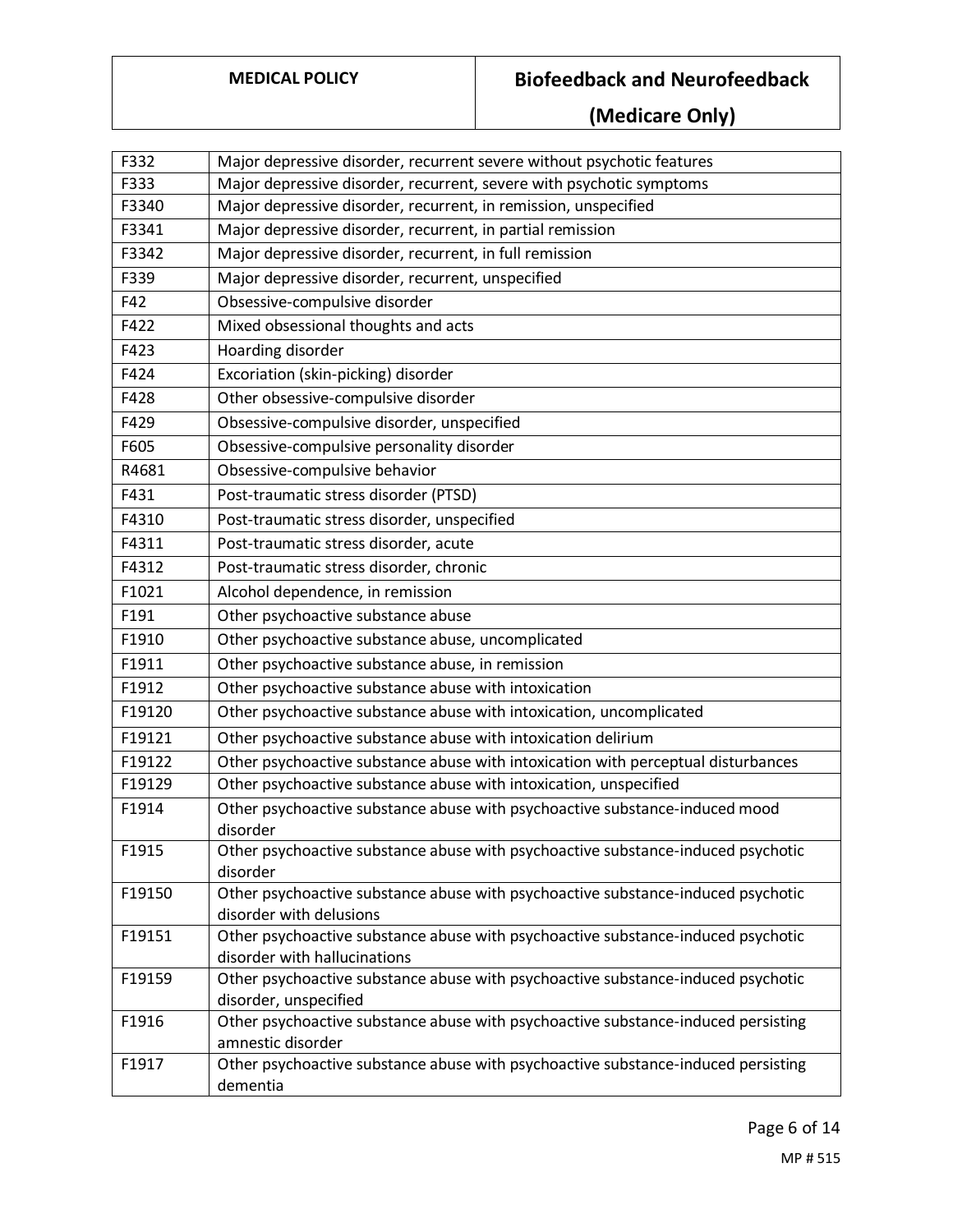| F1918  | Other psychoactive substance abuse with other psychoactive substance-induced<br>disorders                                   |
|--------|-----------------------------------------------------------------------------------------------------------------------------|
| F19180 | Other psychoactive substance abuse with psychoactive substance-induced anxiety<br>disorder                                  |
| F19181 | Other psychoactive substance abuse with psychoactive substance-induced sexual<br>dysfunction                                |
| F19182 | Other psychoactive substance abuse with psychoactive substance-induced sleep<br>disorder                                    |
| F19188 | Other psychoactive substance abuse with other psychoactive substance-induced<br>disorder                                    |
| F1919  | Other psychoactive substance abuse with unspecified psychoactive substance-induced<br>disorder                              |
| F1921  | Other psychoactive substance dependence, in remission                                                                       |
| F199   | Other psychoactive substance use, unspecified                                                                               |
| F1990  | Other psychoactive substance use, unspecified, uncomplicated                                                                |
| F1992  | Other psychoactive substance use, unspecified with intoxication                                                             |
| F19920 | Other psychoactive substance use, unspecified with intoxication, uncomplicated                                              |
| F19921 | Other psychoactive substance use, unspecified with intoxication with delirium                                               |
| F19922 | Other psychoactive substance use, unspecified with intoxication with perceptual<br>disturbance                              |
| F19929 | Other psychoactive substance use, unspecified with intoxication, unspecified                                                |
| F1993  | Other psychoactive substance use, unspecified with withdrawal                                                               |
| F19930 | Other psychoactive substance use, unspecified with withdrawal, uncomplicated                                                |
| F19931 | Other psychoactive substance use, unspecified with withdrawal delirium                                                      |
| F19932 | Other psychoactive substance use, unspecified with withdrawal with perceptual<br>disturbance                                |
| F19939 | Other psychoactive substance use, unspecified with withdrawal, unspecified                                                  |
| F1994  | Other psychoactive substance use, unspecified with psychoactive substance-induced<br>mood disorder                          |
| F1995  | Other psychoactive substance use, unspecified with psychoactive substance-induced<br>psychotic disorder                     |
| F19950 | Other psychoactive substance use, unspecified with psychoactive substance-induced<br>psychotic disorder with delusions      |
| F19951 | Other psychoactive substance use, unspecified with psychoactive substance-induced<br>psychotic disorder with hallucinations |
| F19959 | Other psychoactive substance use, unspecified with psychoactive substance-induced<br>psychotic disorder, unspecified        |
| F1996  | Other psychoactive substance use, unspecified with psychoactive substance-induced<br>persisting amnestic disorder           |
| F1997  | Other psychoactive substance use, unspecified with psychoactive substance-induced<br>persisting dementia                    |
| F1998  | Other psychoactive substance use, unspecified with other psychoactive substance-<br>induced disorders                       |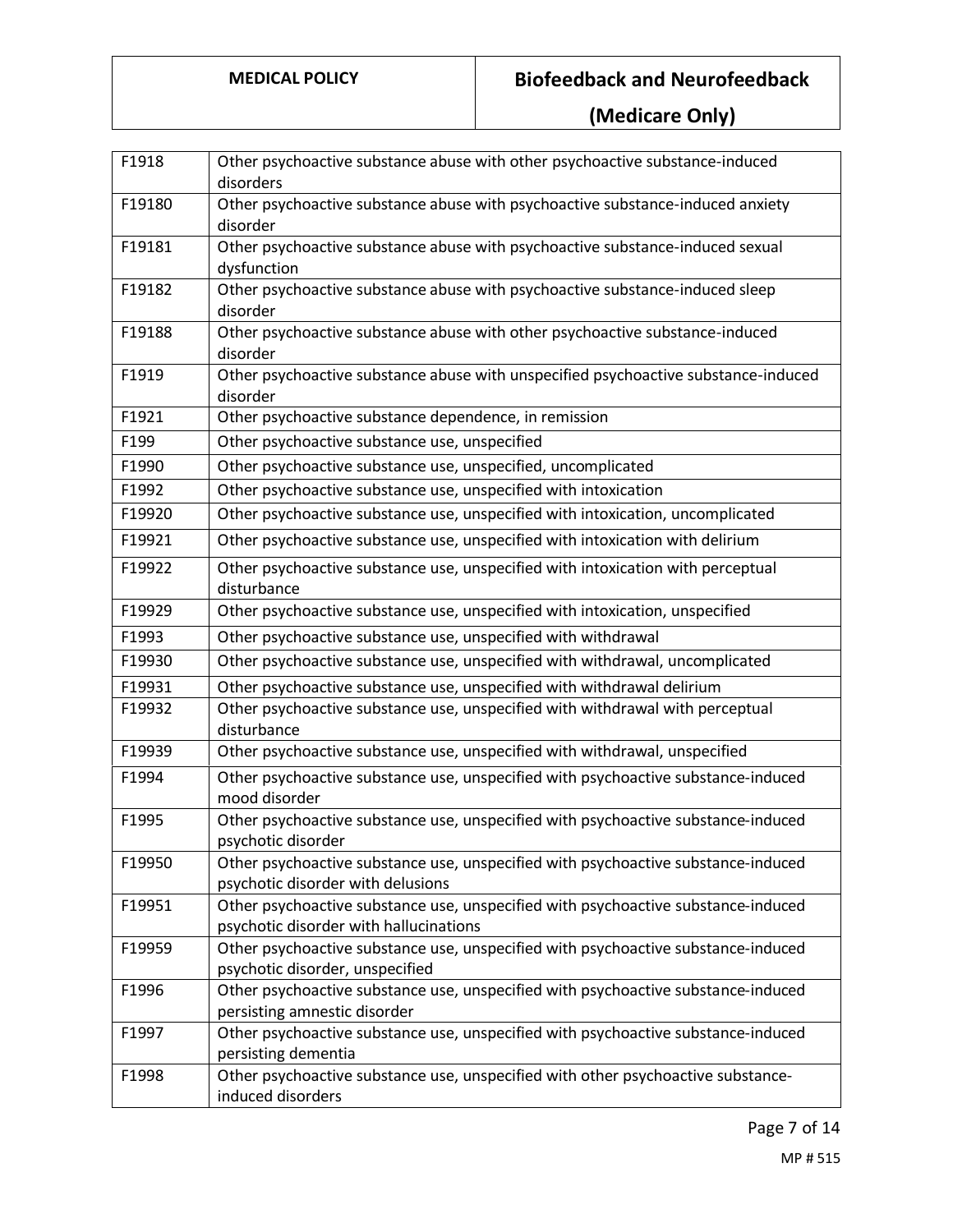| F19980 | Other psychoactive substance use, unspecified with psychoactive substance-induced                  |
|--------|----------------------------------------------------------------------------------------------------|
|        | anxiety disorder                                                                                   |
| F19981 | Other psychoactive substance use, unspecified with psychoactive substance-induced                  |
|        | sexual dysfunction                                                                                 |
| F19982 | Other psychoactive substance use, unspecified with psychoactive substance-induced                  |
| F19988 | sleep disorder<br>Other psychoactive substance use, unspecified with other psychoactive substance- |
|        | induced disorder                                                                                   |
| F1999  | Other psychoactive substance use, unspecified with unspecified psychoactive                        |
|        | substance-induced disorder                                                                         |
| F10    | Alcohol related disorders                                                                          |
| F101   | Alcohol abuse                                                                                      |
| F1010  | Alcohol abuse, uncomplicated                                                                       |
| F1011  | Alcohol abuse, in remission                                                                        |
| F1012  | Alcohol abuse with intoxication                                                                    |
| F10121 | Alcohol abuse with intoxication delirium                                                           |
| F10129 | Alcohol abuse with intoxication, unspecified                                                       |
| F1014  | Alcohol abuse with alcohol-induced mood disorder                                                   |
| F1015  | Alcohol abuse with alcohol-induced psychotic disorder                                              |
| F10150 | Alcohol abuse with alcohol-induced psychotic disorder with delusions                               |
| F10151 | Alcohol abuse with alcohol-induced psychotic disorder with hallucinations                          |
| F10159 | Alcohol abuse with alcohol-induced psychotic disorder, unspecified                                 |
| F1018  | Alcohol abuse with other alcohol-induced disorders                                                 |
| F10180 | Alcohol abuse with alcohol-induced anxiety disorder                                                |
| F10181 | Alcohol abuse with alcohol-induced sexual dysfunction                                              |
| F10182 | Alcohol abuse with alcohol-induced sleep disorder                                                  |
| F10188 | Alcohol abuse with other alcohol-induced disorder                                                  |
| F1019  | Alcohol abuse with unspecified alcohol-induced disorder                                            |
| F102   | Alcohol dependence                                                                                 |
| F1022  | Alcohol dependence with intoxication                                                               |
| F10229 | Alcohol dependence with intoxication, unspecified                                                  |
| F1023  | Alcohol dependence with withdrawal                                                                 |
| F10231 | Alcohol dependence with withdrawal delirium                                                        |
| F1024  | Alcohol dependence with alcohol-induced mood disorder                                              |
| F1025  | Alcohol dependence with alcohol-induced psychotic disorder                                         |
| F10250 | Alcohol dependence with alcohol-induced psychotic disorder with delusions                          |
| F10251 | Alcohol dependence with alcohol-induced psychotic disorder with hallucinations                     |
| F10259 | Alcohol dependence with alcohol-induced psychotic disorder, unspecified                            |
| F1027  | Alcohol dependence with alcohol-induced persisting dementia                                        |
| F1028  | Alcohol dependence with other alcohol-induced disorders                                            |
| F10280 | Alcohol dependence with alcohol-induced anxiety disorder                                           |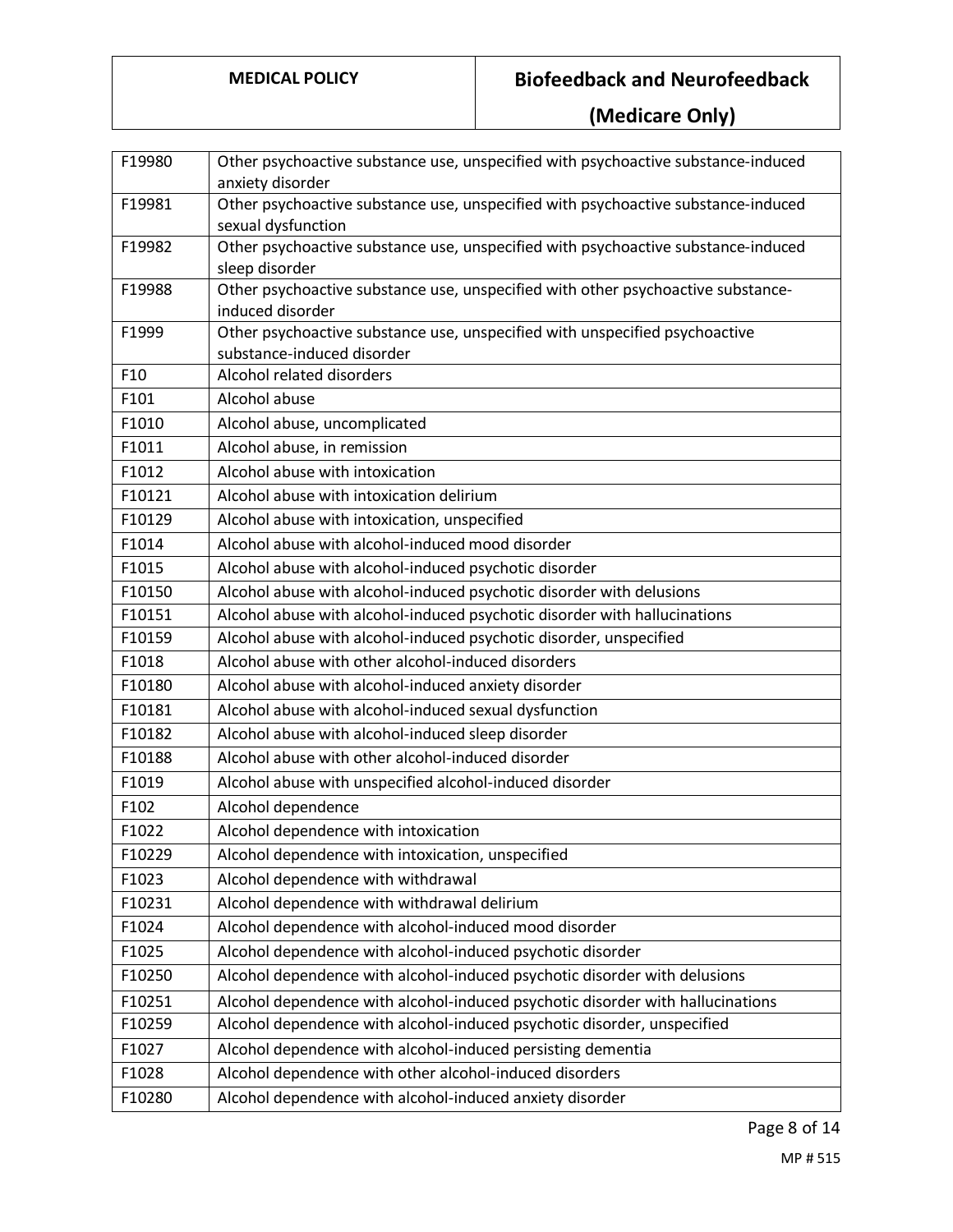| F10281 | Alcohol dependence with alcohol-induced sexual dysfunction                           |
|--------|--------------------------------------------------------------------------------------|
| F10282 | Alcohol dependence with alcohol-induced sleep disorder                               |
| F10288 | Alcohol dependence with other alcohol-induced disorder                               |
| F1029  | Alcohol dependence with unspecified alcohol-induced disorder                         |
| F109   | Alcohol use, unspecified                                                             |
| F1092  | Alcohol use, unspecified with intoxication                                           |
| F1094  | Alcohol use, unspecified with alcohol-induced mood disorder                          |
| F1095  | Alcohol use, unspecified with alcohol-induced psychotic disorder                     |
| F10950 | Alcohol use, unspecified with alcohol-induced psychotic disorder with delusions      |
| F10951 | Alcohol use, unspecified with alcohol-induced psychotic disorder with hallucinations |
| F10959 | Alcohol use, unspecified with alcohol-induced psychotic disorder, unspecified        |
| F1097  | Alcohol use, unspecified with alcohol-induced persisting dementia                    |
| F1098  | Alcohol use, unspecified with other alcohol-induced disorders                        |
| F10980 | Alcohol use, unspecified with alcohol-induced anxiety disorder                       |
| F10981 | Alcohol use, unspecified with alcohol-induced sexual dysfunction                     |
| F10982 | Alcohol use, unspecified with alcohol-induced sleep disorder                         |
| F1099  | Alcohol use, unspecified with unspecified alcohol-induced disorder                   |
| J45    | Asthma                                                                               |
| J452   | Mild intermittent asthma                                                             |
| J4520  | Mild intermittent asthma, uncomplicated                                              |
| J4521  | Mild intermittent asthma with (acute) exacerbation                                   |
| J4522  | Mild intermittent asthma with status asthmaticus                                     |
| J453   | Mild persistent asthma                                                               |
| J4530  | Mild persistent asthma, uncomplicated                                                |
| J4531  | Mild persistent asthma with (acute) exacerbation                                     |
| J4532  | Mild persistent asthma with status asthmaticus                                       |
| J454   | Moderate persistent asthma                                                           |
| J4540  | Moderate persistent asthma, uncomplicated                                            |
| J4541  | Moderate persistent asthma with (acute) exacerbation                                 |
| J4542  | Moderate persistent asthma with status asthmaticus                                   |
| J455   | Severe persistent asthma                                                             |
| J4550  | Severe persistent asthma, uncomplicated                                              |
| J4551  | Severe persistent asthma with (acute) exacerbation                                   |
| J4552  | Severe persistent asthma with status asthmaticus                                     |
| J459   | Other and unspecified asthma                                                         |
| J4590  | Unspecified asthma                                                                   |
| J45901 | Unspecified asthma with (acute) exacerbation                                         |
| J45902 | Unspecified asthma with status asthmaticus                                           |
| J45909 | Unspecified asthma, uncomplicated                                                    |
| J4599  | Other asthma                                                                         |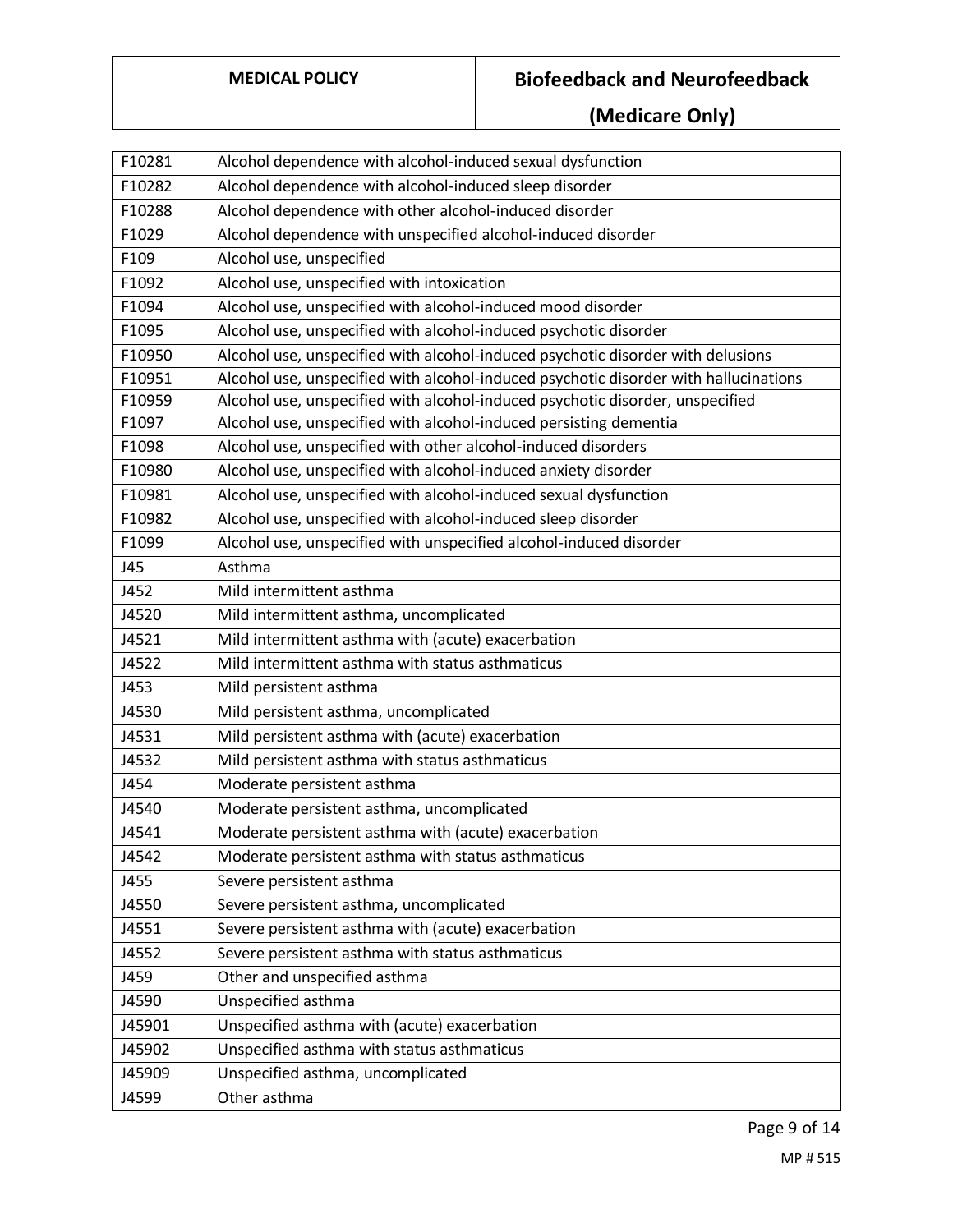| Other asthma<br>J45998<br>G40<br>Epilepsy and recurrent seizures<br>Localization-related (focal) (partial) idiopathic epilepsy and epileptic syndromes with<br>G400<br>seizures of localized onset<br>Localization-related (focal) (partial) idiopathic epilepsy and epileptic syndromes with<br>G4001<br>seizures of localized onset, intractable<br>Localization-related (focal) (partial) symptomatic epilepsy and epileptic syndromes with<br>G401<br>simple partial seizures<br>G4010<br>Localization-related (focal) (partial) symptomatic epilepsy and epileptic syndromes with<br>simple partial seizures, not intractable<br>Localization-related (focal) (partial) symptomatic epilepsy and epileptic syndromes with<br>G4011<br>simple partial seizures, intractable<br>Localization-related (focal) (partial) symptomatic epilepsy and epileptic syndromes with<br>G402<br>complex partial seizures |
|-----------------------------------------------------------------------------------------------------------------------------------------------------------------------------------------------------------------------------------------------------------------------------------------------------------------------------------------------------------------------------------------------------------------------------------------------------------------------------------------------------------------------------------------------------------------------------------------------------------------------------------------------------------------------------------------------------------------------------------------------------------------------------------------------------------------------------------------------------------------------------------------------------------------|
|                                                                                                                                                                                                                                                                                                                                                                                                                                                                                                                                                                                                                                                                                                                                                                                                                                                                                                                 |
|                                                                                                                                                                                                                                                                                                                                                                                                                                                                                                                                                                                                                                                                                                                                                                                                                                                                                                                 |
|                                                                                                                                                                                                                                                                                                                                                                                                                                                                                                                                                                                                                                                                                                                                                                                                                                                                                                                 |
|                                                                                                                                                                                                                                                                                                                                                                                                                                                                                                                                                                                                                                                                                                                                                                                                                                                                                                                 |
|                                                                                                                                                                                                                                                                                                                                                                                                                                                                                                                                                                                                                                                                                                                                                                                                                                                                                                                 |
|                                                                                                                                                                                                                                                                                                                                                                                                                                                                                                                                                                                                                                                                                                                                                                                                                                                                                                                 |
|                                                                                                                                                                                                                                                                                                                                                                                                                                                                                                                                                                                                                                                                                                                                                                                                                                                                                                                 |
|                                                                                                                                                                                                                                                                                                                                                                                                                                                                                                                                                                                                                                                                                                                                                                                                                                                                                                                 |
|                                                                                                                                                                                                                                                                                                                                                                                                                                                                                                                                                                                                                                                                                                                                                                                                                                                                                                                 |
|                                                                                                                                                                                                                                                                                                                                                                                                                                                                                                                                                                                                                                                                                                                                                                                                                                                                                                                 |
|                                                                                                                                                                                                                                                                                                                                                                                                                                                                                                                                                                                                                                                                                                                                                                                                                                                                                                                 |
|                                                                                                                                                                                                                                                                                                                                                                                                                                                                                                                                                                                                                                                                                                                                                                                                                                                                                                                 |
|                                                                                                                                                                                                                                                                                                                                                                                                                                                                                                                                                                                                                                                                                                                                                                                                                                                                                                                 |
| Localization-related (focal) (partial) symptomatic epilepsy and epileptic syndromes with<br>G4020                                                                                                                                                                                                                                                                                                                                                                                                                                                                                                                                                                                                                                                                                                                                                                                                               |
| complex partial seizures, not intractable                                                                                                                                                                                                                                                                                                                                                                                                                                                                                                                                                                                                                                                                                                                                                                                                                                                                       |
| Localization-related (focal) (partial) symptomatic epilepsy and epileptic syndromes with<br>G40209                                                                                                                                                                                                                                                                                                                                                                                                                                                                                                                                                                                                                                                                                                                                                                                                              |
| complex partial seizures, not intractable, without status epilepticus                                                                                                                                                                                                                                                                                                                                                                                                                                                                                                                                                                                                                                                                                                                                                                                                                                           |
| Localization-related (focal) (partial) symptomatic epilepsy and epileptic syndromes with<br>G4021                                                                                                                                                                                                                                                                                                                                                                                                                                                                                                                                                                                                                                                                                                                                                                                                               |
| complex partial seizures, intractable                                                                                                                                                                                                                                                                                                                                                                                                                                                                                                                                                                                                                                                                                                                                                                                                                                                                           |
| Localization-related (focal) (partial) symptomatic epilepsy and epileptic syndromes with<br>G40219                                                                                                                                                                                                                                                                                                                                                                                                                                                                                                                                                                                                                                                                                                                                                                                                              |
| complex partial seizures, intractable, without status epilepticus                                                                                                                                                                                                                                                                                                                                                                                                                                                                                                                                                                                                                                                                                                                                                                                                                                               |
| G403<br>Generalized idiopathic epilepsy and epileptic syndromes                                                                                                                                                                                                                                                                                                                                                                                                                                                                                                                                                                                                                                                                                                                                                                                                                                                 |
| Generalized idiopathic epilepsy and epileptic syndromes, not intractable<br>G4030                                                                                                                                                                                                                                                                                                                                                                                                                                                                                                                                                                                                                                                                                                                                                                                                                               |
| G40301<br>Generalized idiopathic epilepsy and epileptic syndromes, not intractable, with status                                                                                                                                                                                                                                                                                                                                                                                                                                                                                                                                                                                                                                                                                                                                                                                                                 |
| epilepticus                                                                                                                                                                                                                                                                                                                                                                                                                                                                                                                                                                                                                                                                                                                                                                                                                                                                                                     |
| Generalized idiopathic epilepsy and epileptic syndromes, not intractable, without status<br>G40309                                                                                                                                                                                                                                                                                                                                                                                                                                                                                                                                                                                                                                                                                                                                                                                                              |
| epilepticus                                                                                                                                                                                                                                                                                                                                                                                                                                                                                                                                                                                                                                                                                                                                                                                                                                                                                                     |
| Generalized idiopathic epilepsy and epileptic syndromes, intractable<br>G4031                                                                                                                                                                                                                                                                                                                                                                                                                                                                                                                                                                                                                                                                                                                                                                                                                                   |
| Generalized idiopathic epilepsy and epileptic syndromes, intractable, with status<br>G40311                                                                                                                                                                                                                                                                                                                                                                                                                                                                                                                                                                                                                                                                                                                                                                                                                     |
| epilepticus                                                                                                                                                                                                                                                                                                                                                                                                                                                                                                                                                                                                                                                                                                                                                                                                                                                                                                     |
| G40319<br>Generalized idiopathic epilepsy and epileptic syndromes, intractable, without status                                                                                                                                                                                                                                                                                                                                                                                                                                                                                                                                                                                                                                                                                                                                                                                                                  |
| epilepticus<br>Other generalized epilepsy and epileptic syndromes<br>G404                                                                                                                                                                                                                                                                                                                                                                                                                                                                                                                                                                                                                                                                                                                                                                                                                                       |
|                                                                                                                                                                                                                                                                                                                                                                                                                                                                                                                                                                                                                                                                                                                                                                                                                                                                                                                 |
| G4040<br>Other generalized epilepsy and epileptic syndromes, not intractable                                                                                                                                                                                                                                                                                                                                                                                                                                                                                                                                                                                                                                                                                                                                                                                                                                    |
| Other generalized epilepsy and epileptic syndromes, not intractable, with status<br>G40401                                                                                                                                                                                                                                                                                                                                                                                                                                                                                                                                                                                                                                                                                                                                                                                                                      |
| epilepticus<br>Other generalized epilepsy and epileptic syndromes, not intractable, without status<br>G40409                                                                                                                                                                                                                                                                                                                                                                                                                                                                                                                                                                                                                                                                                                                                                                                                    |
| epilepticus                                                                                                                                                                                                                                                                                                                                                                                                                                                                                                                                                                                                                                                                                                                                                                                                                                                                                                     |
| G4041<br>Other generalized epilepsy and epileptic syndromes, intractable                                                                                                                                                                                                                                                                                                                                                                                                                                                                                                                                                                                                                                                                                                                                                                                                                                        |
| Other generalized epilepsy and epileptic syndromes, intractable, with status epilepticus<br>G40411                                                                                                                                                                                                                                                                                                                                                                                                                                                                                                                                                                                                                                                                                                                                                                                                              |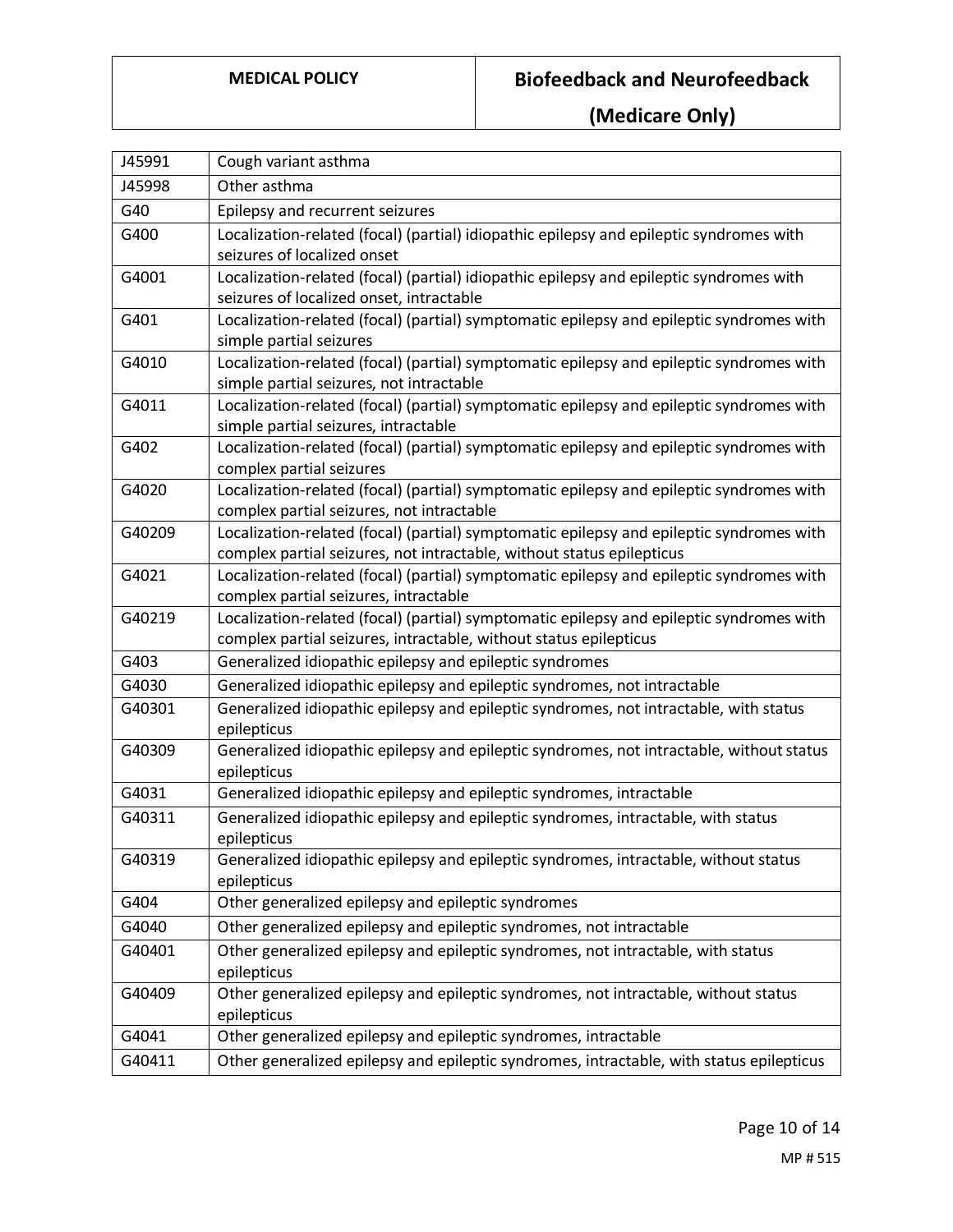| G40419      | Other generalized epilepsy and epileptic syndromes, intractable, without status |
|-------------|---------------------------------------------------------------------------------|
|             | epilepticus                                                                     |
| G405        | Epileptic seizures related to external causes                                   |
| G408        | Other epilepsy and recurrent seizures                                           |
| G4080       | Other epilepsy                                                                  |
| G40801      | Other epilepsy, not intractable, with status epilepticus                        |
| G40802      | Other epilepsy, not intractable, without status epilepticus                     |
| G40803      | Other epilepsy, intractable, with status epilepticus                            |
| G40804      | Other epilepsy, intractable, without status epilepticus                         |
| G4081       | Lennox-Gastaut syndrome                                                         |
| G4082       | Epileptic spasms                                                                |
| G4089       | Other seizures                                                                  |
| G409        | Epilepsy, unspecified                                                           |
| G4090       | Epilepsy, unspecified, not intractable                                          |
| G40901      | Epilepsy, unspecified, not intractable, with status epilepticus                 |
| G40909      | Epilepsy, unspecified, not intractable, without status epilepticus              |
| G4091       | Epilepsy, unspecified, intractable                                              |
| G40911      | Epilepsy, unspecified, intractable, with status epilepticus                     |
| G40919      | Epilepsy, unspecified, intractable, without status epilepticus                  |
| G40A        | Absence epileptic syndrome                                                      |
| <b>G40B</b> | Juvenile myoclonic epilepsy [impulsive petit mal]                               |
| G40B0       | Juvenile myoclonic epilepsy, not intractable                                    |
| G40B01      | Juvenile myoclonic epilepsy, not intractable, with status epilepticus           |
| G40B09      | Juvenile myoclonic epilepsy, not intractable, without status epilepticus        |
| G40B1       | Juvenile myoclonic epilepsy, intractable                                        |
| G40B11      | Juvenile myoclonic epilepsy, intractable, with status epilepticus               |
| G40B19      | Juvenile myoclonic epilepsy, intractable, without status epilepticus            |
| M797        | Fibromyalgia                                                                    |
| G43C        | Periodic headache syndromes in child or adult                                   |
| G43C0       | Periodic headache syndromes in child or adult, not intractable                  |
| G43C1       | Periodic headache syndromes in child or adult, intractable                      |
| G44         | Other headache syndromes                                                        |
| G4400       | Cluster headache syndrome, unspecified                                          |
| G44001      | Cluster headache syndrome, unspecified, intractable                             |
| G44009      | Cluster headache syndrome, unspecified, not intractable                         |
| G4401       | Episodic cluster headache                                                       |
| G44011      | Episodic cluster headache, intractable                                          |
| G44019      | Episodic cluster headache, not intractable                                      |
| G4402       | Chronic cluster headache                                                        |
| G44021      | Chronic cluster headache, intractable                                           |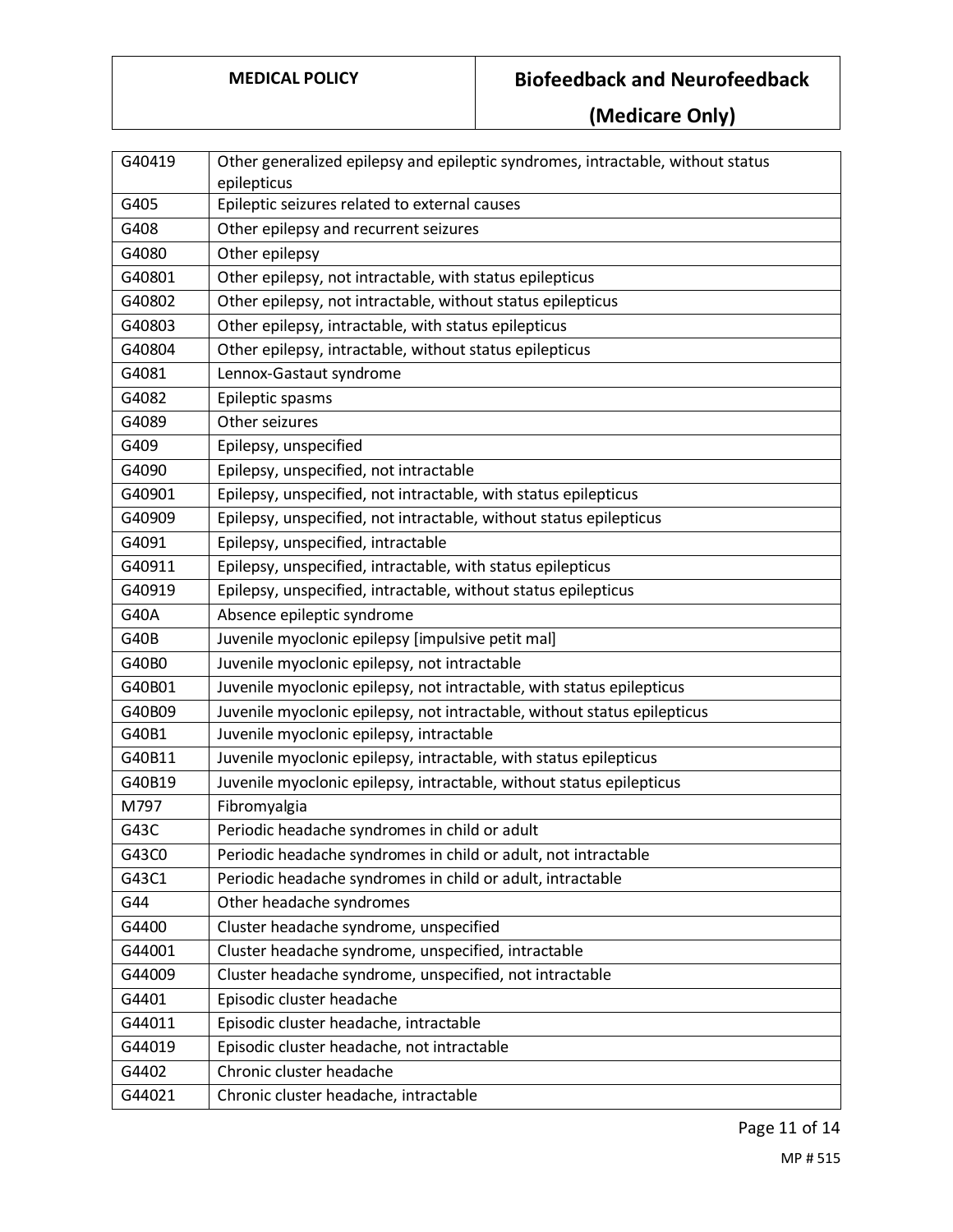| G44029     | Chronic cluster headache, not intractable                                       |
|------------|---------------------------------------------------------------------------------|
| G441       | Vascular headache, not elsewhere classified                                     |
| G442       | Tension-type headache                                                           |
| G4420      | Tension-type headache, unspecified                                              |
| G44201     | Tension-type headache, unspecified, intractable                                 |
| G44209     | Tension-type headache, unspecified, not intractable                             |
| G4421      | Episodic tension-type headache                                                  |
| G44211     | Episodic tension-type headache, intractable                                     |
| G44219     | Episodic tension-type headache, not intractable                                 |
| G4422      | Chronic tension-type headache                                                   |
| G44221     | Chronic tension-type headache, intractable                                      |
| G44229     | Chronic tension-type headache, not intractable                                  |
| G443       | Post-traumatic headache                                                         |
| G4430      | Post-traumatic headache, unspecified                                            |
| G44301     | Post-traumatic headache, unspecified, intractable                               |
| G44309     | Post-traumatic headache, unspecified, not intractable                           |
| G4431      | Acute post-traumatic headache                                                   |
| G44311     | Acute post-traumatic headache, intractable                                      |
| G44319     | Acute post-traumatic headache, not intractable                                  |
| G4432      | Chronic post-traumatic headache                                                 |
| G44321     | Chronic post-traumatic headache, intractable                                    |
| G44329     | Chronic post-traumatic headache, not intractable                                |
| G445       | Complicated headache syndromes                                                  |
| G4451      | Hemicrania continua                                                             |
| G4452      | New daily persistent headache (NDPH)                                            |
| G4453      | Primary thunderclap headache                                                    |
| G4459      | Other complicated headache syndrome                                             |
| G448       | Other specified headache syndromes                                              |
| G4481      | Hypnic headache                                                                 |
| G4482      | Headache associated with sexual activity                                        |
| G4483      | Primary cough headache                                                          |
| G4484      | Primary exertional headache                                                     |
| G4485      | Primary stabbing headache                                                       |
| G4489      | Other headache syndrome                                                         |
| <b>R51</b> | Headache                                                                        |
| S062       | Diffuse traumatic brain injury                                                  |
| S062X      | Diffuse traumatic brain injury                                                  |
| S062X0     | Diffuse traumatic brain injury without loss of consciousness                    |
| S062X0A    | Diffuse traumatic brain injury without loss of consciousness, initial encounter |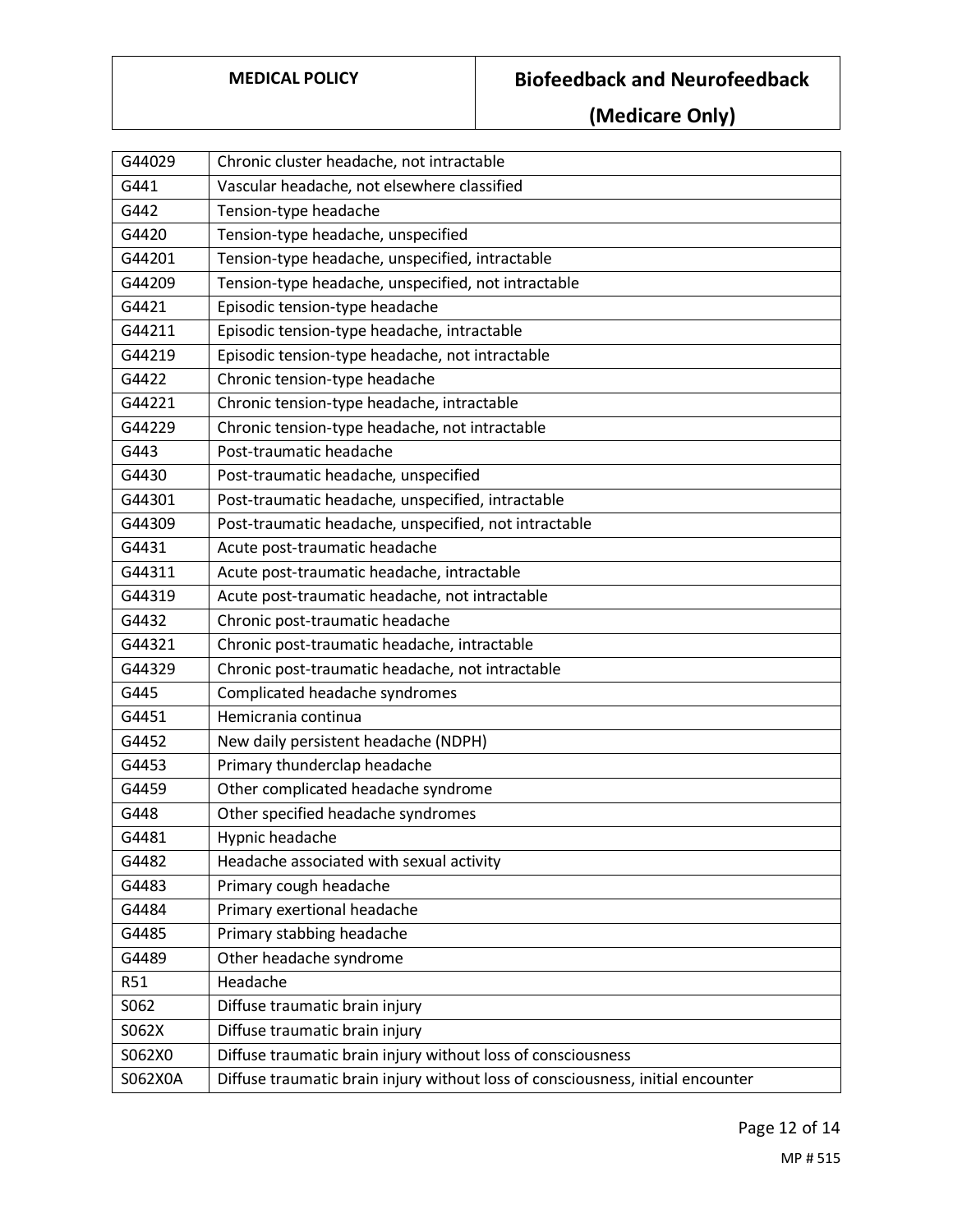| S062X0D | Diffuse traumatic brain injury without loss of consciousness, subsequent encounter                                                                                        |
|---------|---------------------------------------------------------------------------------------------------------------------------------------------------------------------------|
| S062X0S | Diffuse traumatic brain injury without loss of consciousness, sequela                                                                                                     |
| S062X1  | Diffuse traumatic brain injury with loss of consciousness of 30 minutes or less                                                                                           |
| S062X2  | Diffuse traumatic brain injury with loss of consciousness of 31 minutes to 59 minutes                                                                                     |
| S062X3  | Diffuse traumatic brain injury with loss of consciousness of 1 hour to 5 hours 59 minutes                                                                                 |
| S062X4  | Diffuse traumatic brain injury with loss of consciousness of 6 hours to 24 hours                                                                                          |
| S062X5  | Diffuse traumatic brain injury with loss of consciousness greater than 24 hours with                                                                                      |
| S062X8  | return to pre-existing conscious levels<br>Diffuse traumatic brain injury with loss of consciousness of any duration with death due                                       |
|         | to other cause prior to regaining consciousness                                                                                                                           |
| S062X9  | Diffuse traumatic brain injury with loss of consciousness of unspecified duration                                                                                         |
| S063    | Focal traumatic brain injury                                                                                                                                              |
| S0630   | Unspecified focal traumatic brain injury                                                                                                                                  |
| S06300  | Unspecified focal traumatic brain injury without loss of consciousness                                                                                                    |
| S06300A | Unspecified focal traumatic brain injury without loss of consciousness, initial encounter                                                                                 |
| S06300D | Unspecified focal traumatic brain injury without loss of consciousness, subsequent<br>encounter                                                                           |
| S06300S | Unspecified focal traumatic brain injury without loss of consciousness, sequela                                                                                           |
| S06301  | Unspecified focal traumatic brain injury with loss of consciousness of 30 minutes or less                                                                                 |
| S06302  | Unspecified focal traumatic brain injury with loss of consciousness of 31 minutes to 59<br>minutes                                                                        |
| S06303  | Unspecified focal traumatic brain injury with loss of consciousness of 1 hour to 5 hours<br>59 minutes                                                                    |
| S06304  | Unspecified focal traumatic brain injury with loss of consciousness of 6 hours to 24<br>hours                                                                             |
| S06305  | Unspecified focal traumatic brain injury with loss of consciousness greater than 24                                                                                       |
|         | hours with return to pre-existing conscious level                                                                                                                         |
| S06307  | Unspecified focal traumatic brain injury with loss of consciousness of any duration with<br>death due to brain injury prior to regaining consciousness                    |
| S06307A | Unspecified focal traumatic brain injury with loss of consciousness of any duration with<br>death due to brain injury prior to regaining consciousness, initial encounter |
| S06309  | Unspecified focal traumatic brain injury with loss of consciousness of unspecified<br>duration                                                                            |
| S0637   | Contusion, laceration, and hemorrhage of cerebellum                                                                                                                       |
| S0638   | Contusion, laceration, and hemorrhage of brainstem                                                                                                                        |
| S065X7  | Traumatic subdural hemorrhage with loss of consciousness of any duration with death<br>due to brain injury before regaining consciousness                                 |
| S065X7A | Traumatic subdural hemorrhage with loss of consciousness of any duration with death<br>due to brain injury before regaining consciousness, initial encounter              |
| S066X7  | Traumatic subarachnoid hemorrhage with loss of consciousness of any duration with<br>death due to brain injury prior to regaining consciousness                           |